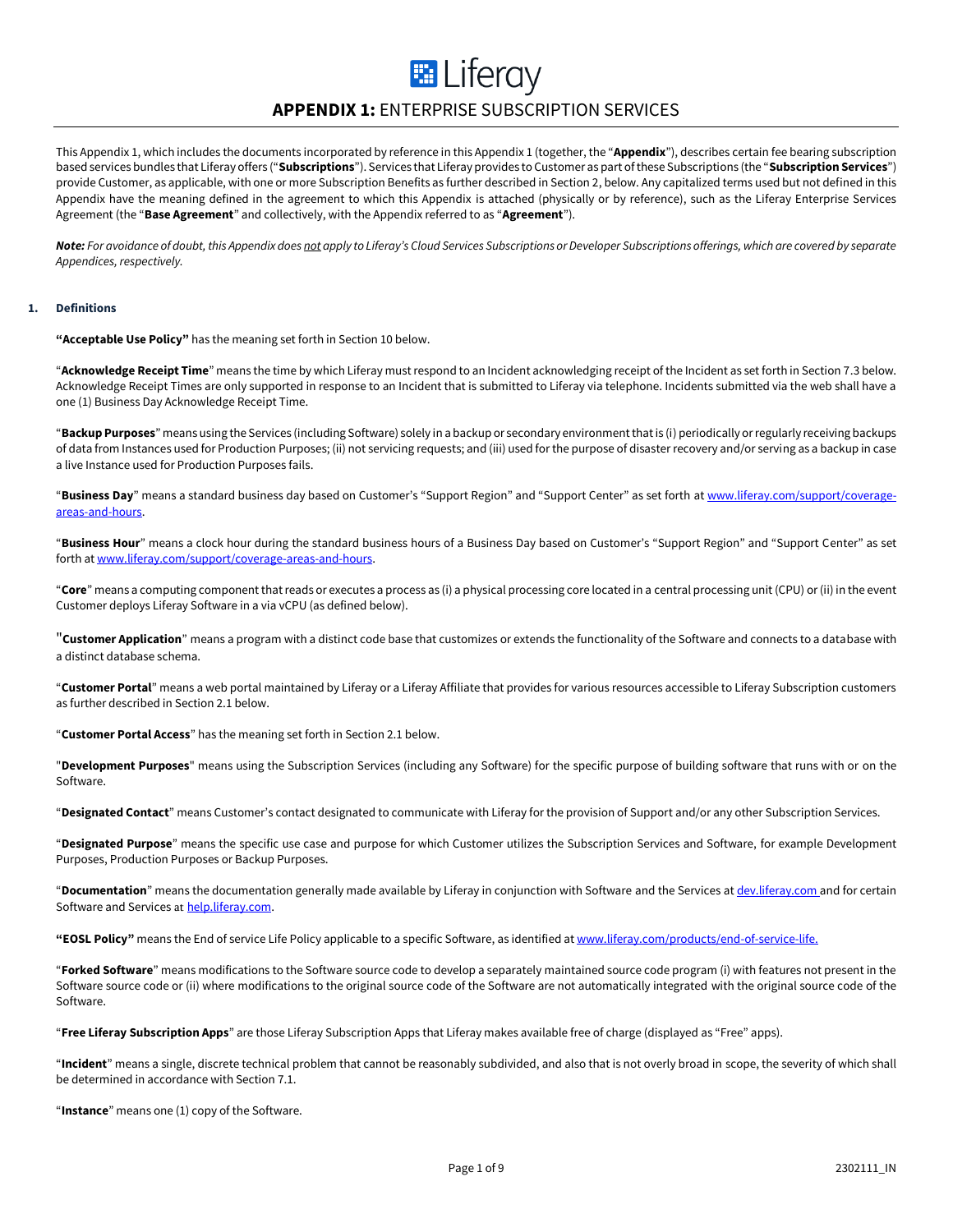

"**Legal Assurance"** means the Legal Assurance Program set forth in Section 8.

"**Liferay Subscription Apps**" means the applications in the Liferay Marketplace made available to subscribers in the "Liferay Subscription App" category.

"**Named Individual**" means an individual tracked person with identifiable contact information accessing a Page.

"**Non**-**Production Purposes**" means using the Services (including Software) solely in a non-production environment, generally for the purposes of dev-integration, testing, quality assurance, staging, and user acceptance testing but excluding Development Purposes.

"**Page**" means a webpage that is owned or operated by the Customer or by third party on Customer's behalf with a single identification address (URL) upon which Customer utilizes the Services.

"**Page View**" means a single request for a full Page document.

"**Plan**" means a certain allotment of Named Individuals and Page Views.

"**Production Purposes**" means using the Services (including any Software) in a production environment, generally to service live requests and to use live data and Software.

"**Services**" as defined in the Base Agreement shall, for the purposes of this Appendix, mean Subscription Services.

"**Sizing**" means the sizing of an Instance, which is determined by the number of Cores or vCPUs that will be accessible by each Instance.

"**Software**" or "**Liferay Software**" means the software and corresponding Documentation that Liferay makes available for download as part of Subscription Services. Software shall not include third-party software applications that are made available through the Liferay Marketplace located at [www.liferay.com/marketplace](http://www.liferay.com/marketplace) ("**Third-Party Marketplace Apps**"), Third-Party Software or generally available open source projects such as any Liferay branded community edition of the Software and/or other community projects.

"**Subscription Benefit(s)**" means one or more of the defined benefits described in Section 2 below.

"**Subscription Term**" has the meaning defined in Section 5 below.

"**Support (Service) Level**" means the level of Support (e.g., Gold or Platinum) for a specified scope of Support as described in Section 7 below and specified in an Order Form.

**"Terms of Service"** has the meaning set forth in Section 10 below.

"**Third-Party Software**" means any software program, computer code, programming libraries, application programming interfaces, or other materials, (i) the intellectual property rights of which are not owned by Liferay or its Affiliates and (ii) which is not licensed to Customer under the EULAs set forth in the Base Agreement or this Appendix, but is licensed subject to the applicable license terms and conditions set forth in a file accompanying the Software (and for certain Software also at [www.liferay.com/third-party-software\)](http://www.liferay.com/third-party-software).

"**Unit**" means the unit that is used to measure Customer's use of the Subscription Services as set forth in Section 6 or as agreed by the parties in an Order Form.

"**Updates**" means any and all software fixes, updates, upgrades, enhancements, additions, corrections, modifications, new versions and releases, when and if they are made available.

"**Users**" means any person, including Customer's and/or its Affiliates employees, contractors, advisors, or employees or contractors of a third party, including any IT service providers, used by the Customer, registered to access and use the Services on behalf of the Customer.

"**Virtual CPU**" or "**vCPU**" means a virtual machine's or container's virtual processor to which a physical CPU is assigned, in whole or in part. For the avoidance of doubt, in the event of simultaneous multithreading in the same physical CPU, each Thread will be considered a vCPU.

**"Web Based Services"** means portals, websites, web pages, documents, discussion groups, blogs, applications and other interactive and cloud based services made accessible to the Customer by Liferay for Customer's use and consumption within the scope of certain Subscriptions, such as for example, but without limitation, Liferay's Customer Portal, Liferay's support application, or Liferay Analytics Cloud Services.

#### **2. Benefits of Subscription Services**

Each Subscription offering provides Customer with one or more of the following standardized described in the subsections of this Section 2 (each, a **«Subscription Benefit**"). The specific Subscription Benefits included in a Subscription are as identified in Schedule 1.A)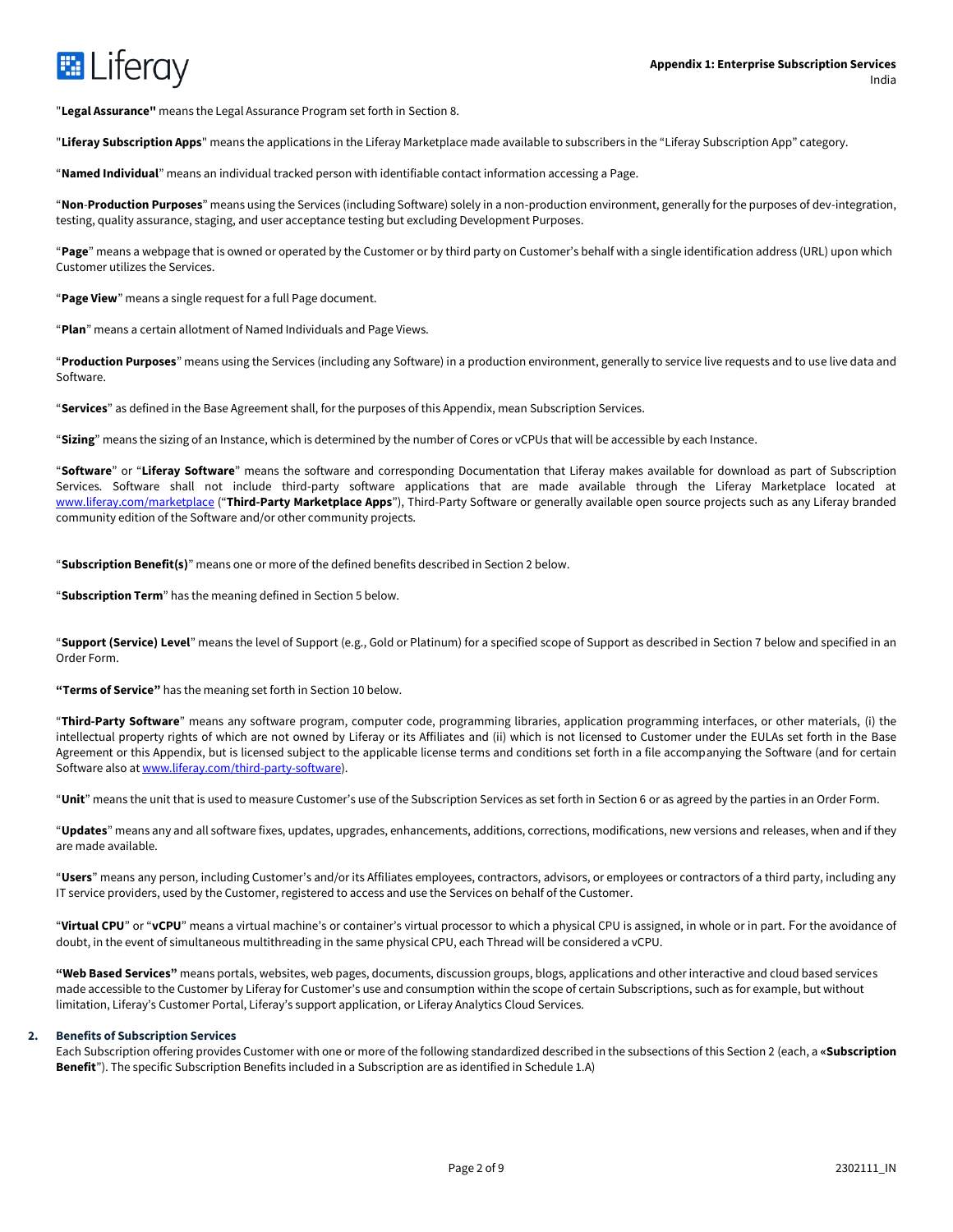

#### **2.1 Access to the Customer Portal**

**"Customer Portal Access"** means the provision of access to Liferay's Customer Portal during the Subscription Term. Liferay's Customer Portal provides Customer access to an expanding knowledge base, support information, compatibility information, checklists, FAQs, patching tools, security updates, newsletters, as well as access to all available versions of Liferay Software throughout their respective life cycle as set forth in Section 8 below (and the applicable Third-Party Software) for electronic download from Liferay's Customer Portal and, if applicable, access to certain other Web Based Services, ("**Customer Portal Access**"). The applicable Software made available through the Customer Portal for each Subscription is specified in Table 6 in Section 6 below. The Software is governed by one or multiple End User License Agreement(s) ("**EULAs**") identified in Schedule 1.A.

#### **2.2 Maintenance**

"Maintenance" means the provision of updates for Liferay Software, which Liferay makes available from time to time via electronic download from Liferay's website and Updates to Web Based Services ("**Maintenance**").

#### **2.3 Support**

"**Support**" means technical product support provided by Liferay to Customer for submitted Incidents as further described in Section 7, below. support is provided through Liferay's web based issue tracker that allows Customer to submit Incidents Services to the Liferay support team for investigation of issues relating to the Software, Web Based Services or Third-Party Software provided with the Software, to the extent such Third-Party Software causes the Software to not substantially conform to the Documentation as further described in Section 7 below ("**Support**").

#### **2.4 Legal Assurance**

**"Legal Assurance**" means the set of intellectual property assurances Liferay provides to Customer as further described in Section 8, below.

#### **3. Subscription Fees, Units**

Liferay charges a Fee for the Subscription Services based on the total number of Units and certain other parameters such as the applicable Support Level. The Units and other applicable parameters for Subscription Services are described in this Appendix and identified in the applicable Order Form. While Customer has a Subscription entitling Customer to receive Subscription Services, Customer is required to purchase a quantity of Subscriptions equal to the total number of Units applicable to that Subscription (including variants or components of the Software or Subscription Services) that Customer deploys, installs, uses or executes. In addition, if Customer uses Subscription Services to support or maintain Liferay Software (or any part thereof) then Customer must purchase Subscriptions equal to the amount of Units applicable to that Liferay Software for which Customer uses Subscription Services. Within each unique Customer Application (i) Customer shall maintain all Subscriptions that include Support at the same Support Level for all Units (for clarity, Customer may not purchase Platinum Support Services Level for one Unit and Gold Support Services Level for any additional Units deployed within a Customer Application, independent of whether such Units are used for Production Purposes, Backup Purposes or for Non-Production Purposes); and, (ii) Customer is required to maintain at least one (1) Subscription for Production Purposes and one (1) Subscription for Non-Production Purposes. If Customer terminates Subscriptions or does not renew Subscriptions within thirty (30) days after the termination or expiration of a Subscription Term and as a genuine pre-estimate of Liferay's losses and costs associated with reinstatement, Liferay reserves the right to charge Customer reinstatement Fees on a per Unit basis (the "**Reinstatement Fee**"), if and when Customer wishes to reinstate the terminated or expired Subscriptions. The Reinstatement Fee per Unit shall be equal to one hundred twenty percent (120%) of the Fees for the reinstated Subscription Services, agreed between Customer and Liferay as of the date of reinstatement, and pro-rated based on the lapsed period between the expiration or termination of the Subscription Term and the date the Subscription Services are reinstated.

#### **4. Use of Subscription Services**

#### **4.1 Internal Use and Affiliates**

The Agreement (including pricing Liferay has agreed to in an Order Form) is premised on Liferay's understanding that Customer will use the Subscription Services and Software only for Customer's internal use (which includes use by or on behalf of Customer's Affiliates and Affiliates shall not be considered a third party for the purposes of this Section, provided that Customer remains responsible for the Affiliates' compliance with terms of the Agreement and any Order Form). The foregoing sentence is not intended to limit Customer's internal use of the Subscription Services (including any Software) to operate a web site and/or to offer Customer's own software as a service, provided such web site or service (i) does not include distribution of the Software or otherwise access to Subscription Services, in whole or in part and (ii) provides as the primary component of the web site or service a material value added application other than the Subscription Services. Distributing the Software or otherwise providing access to any portion of the Subscription Services to a third party or using any of the Subscription Services for the benefit of a third party (for example, using Subscription Services to provide hosting services, managed services, Internet service provider (ISP) services, or third party access to or use of the Subscription Services) is a material breach of the Agreement even though open source licenses applicable to certain software packages may give Customer the right to distribute those packages (and this Appendix is not intended to interfere with Customer's rights under those individual licenses).

#### **4.2 Use by Contractors**

The Subscription Services may be used under the terms of this Appendix by third parties acting on Customer's or its Affiliates' behalf, such as contractors, subcontractors or outsourcing vendors, provided that (i) Customer remains responsible for all of Customer's obligations under the Agreement and for the activities and omissions of the third parties, (ii) Customer controls the access to the Software, if and when the Software is deployed within a third party data center (which control of access does not require physical control and instead may be accomplished through the use of appropriate contractual provisions with the data center operator) and (iii) if applicable Customer agrees to the terms stipulated in Section 11 below, before Customer migrates its Subscription Services off of Customer's premises or off of Instances within a third party data center that are under Customer's control into a Provider's Cloud (as defined in Section 11).

#### **4.3 Support Levels**

Customer agrees not to use Subscription Services with higher Support Service Levels (e.g. Platinum) to provide such higher Support Service Levels to Units with Subscriptions with lower Support Service Levels (e.g. Gold), unless Customer reports and pays for the higher Support Services Levels on such Units.

#### **4.4 Transfer of Subscriptions**

Customer may transfer Subscriptions designated as "Portable" in Schedule 1.A. from one Unit to another Unit with the same Subscription characteristics (such as from one on-premise Instance to another on-premise Instance) without the purchase of additional Subscriptions, provided that Customer does not increase the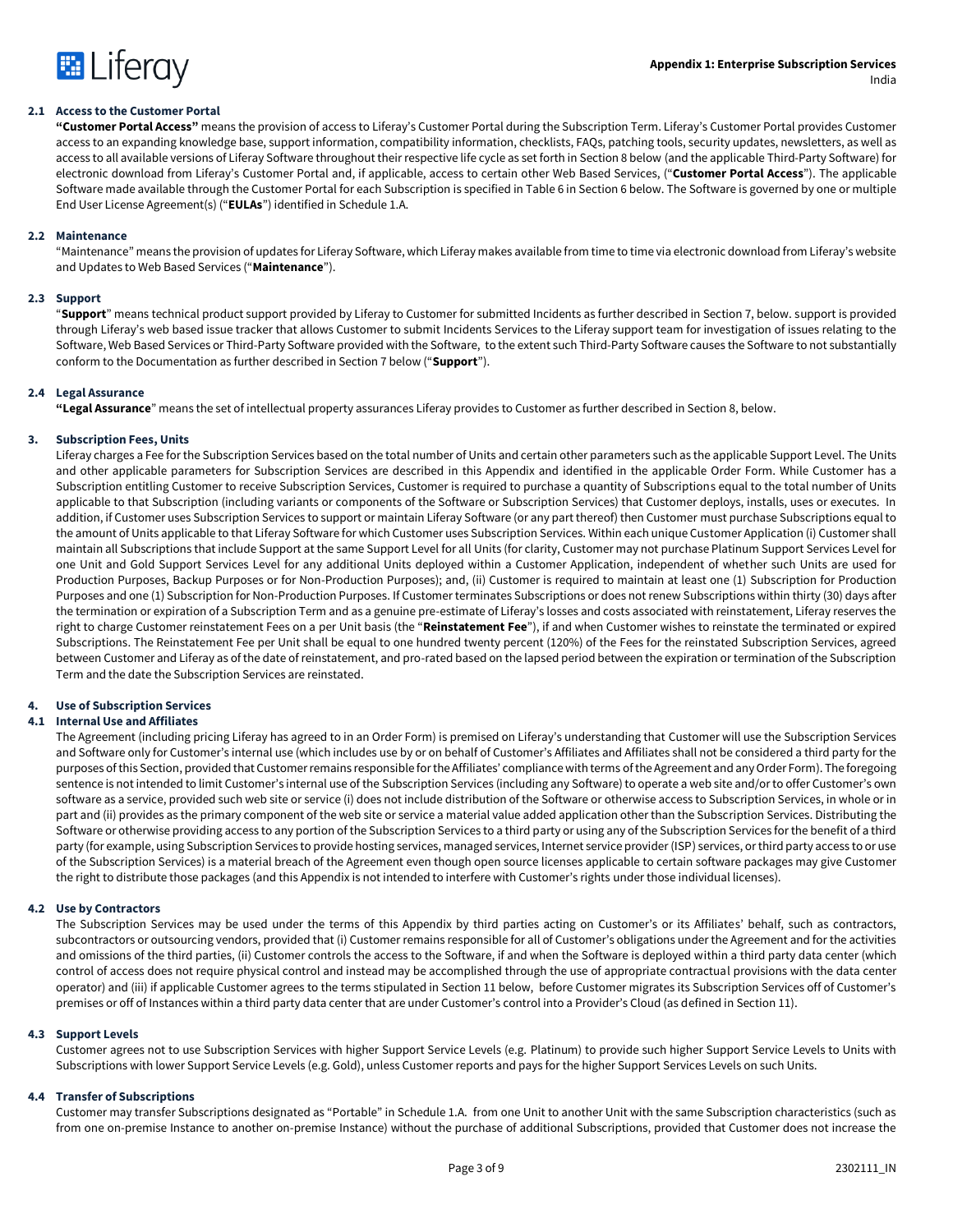

total quantity of Units and uses such Subscriptions for the same Designated Purpose, if applicable. (Please note: transfers of Subscription Services may require Customer to contact Liferay for underlying technical administration of the transfer to ensure continuity of Services.)

#### **4.5 Unauthorized Use of Subscription Services**

Any unauthorized use of the Subscription Services is a material breach of the Agreement such as, without limitation, (i) only purchasing or renewing Subscription Services based on some, but not all, of the total number of Units that Customer deploys, installs, uses or executes, (ii) providing access to Software or Software Maintenance to third parties, (iii) using Subscription Benefits to provide support to third parties, (iv) using Subscription Services in connection with any redistribution of Software, (v) using Subscription Services to support or maintain any non-Liferay Software, (vi) using Subscription Services or Software for the purpose of building a competitive product or service to the Liferay Software or Services or copying the Software's features or user interface, (vii) using the Subscription Services or Software to develop or enhance any (a) software that is not Software including but not limited to any open source version of Software (such as "Liferay Portal") or (b) derivative works of any software that is not Software; or (viii) developing Forked Software. If Customer uses any Subscription Services or Software for non-Liferay Software, Customer agrees that as a remedy in case of such breach, Customer will pay Liferay the Subscription Services Fees for each Unit for which Customer utilizes the Subscription Services or Software in connection with such software that is not Software as genuine pre-estimate of Liferay's losses and costs associated with such breach.

#### **4.6 Web Based Services**

As a precondition to the use of Web Based Services, Customer agrees to comply with the Liferay Acceptable Use Policy available at www.liferay.com/legal as of the Effective Date of the Order Form governing Customer's use of the Web Based Services (the "**Acceptable Use Policy**" and the "**Terms of Service**" respectively).

#### **5. Subscription Term**

Unless otherwise agreed by the parties in writing, Subscription Services (i) will begin on the date Liferay accepts Customer's order for the applicable Subscriptions (please note that the foregoing does not limit Customer's obligation to pay for Subscription Services that Customer previously used but for which Customer has not paid), (ii) cannot be terminated for convenience by either party and (iiii) may be renewed by the parties upon mutual agreement. The initial term and any renewal term are collectively referred to as the "**Subscription Term**".

#### **6. EULAs**

#### **6.1 Access to Software**

Certain Subscriptions provide Customer with access to download and use of specific builds of Liferay Software as identified in Schedule 1.A. Customer's use of such Software are subject to the applicable EULA as identified in Schedule 1.B, respectively. Each such EULA is an agreement separate from the Agreement.

#### **6.2 Open Source Licensed Copies**

To the extent Customer has been using a copy of Liferay Software originally obtained under the terms of an open source license ("OSS Copy"), and wishes to continue using such OSS Copy (where such continued use is feasible under a Subscription), the following applies: (i) the components of the OSS Copy licensed by Liferay under an open source license shall, as of the Subscription Term start date be deemed to be licensed under the applicable EULA for the corresponding Liferay Software; and, (ii) notwithstanding anything to the contrary set forth in Section 1, the term "Software" as used in this Appendix shall, for purposes of the applicable Liferay Software, include such OSS Copy.

#### **7. Support**

#### **7.1 Severity Levels**

The Severity level for a particular Incident is determined through a mutual discussion between Customer and Liferay, and based on the business impact of the issue.

Severity 1 ("High") Incidents: A Severity 1 Incident means the(i) production system is severely impacted or completely shut down, or (ii) system operations or mission-critical applications are inoperable, or (iii) mission-critical applications that have experienced repeated material system interruptions that are effectively making the applications inoperable.

Severity 2 ("Normal") Incidents: A Severity 2 Incident means (i) the system is functioning with limited capabilities, or (ii) is unstable with periodic interruptions, or (iii) mission critical applications, while not inoperable, have experienced material system interruptions.

Severity 3 ("Low") Incidents: A Severity 3 Incident means the system is fully functional, but there are observed errors that do not impact the usability of the system.

Liferay will work on Incidents designated as Severity 1 twenty-four (24) hours a day, seven (7) days a week, ("**24x7**"), provided that if resolution of a Customer's issue requires input from members of Customer's support team and they are not available to work during those hours, Liferay reserves the right to lower the severity level to match the actual business impact, if applicable, until Customer's support team is available to support the incident on a 24x7 basis.

#### **7.2 Designated Contacts**

Liferay will provide Support to Customer only through communication with the Designated Contacts. Customer may designate up to the number of Designated Contacts described in the table below based on the number of Subscriptions for Production Purposes Customer has purchased. Customer may add Designated Contacts by purchasing additional "Designated Contact Add-on" Subscriptions (as listed in Section 6). Customer shall use commercially reasonable efforts to maintain consistent Designated Contacts during the relevant Subscription Term, provided that Customer may change its Designated Contacts from time to time as a result of changes in employment responsibilities, transfers, leaves of absence, resignation or termination of employment of such individual. Customer may not use a single Designated Contact to act as a mere forwarding service for other of Customer's personnel. **Table 7.2**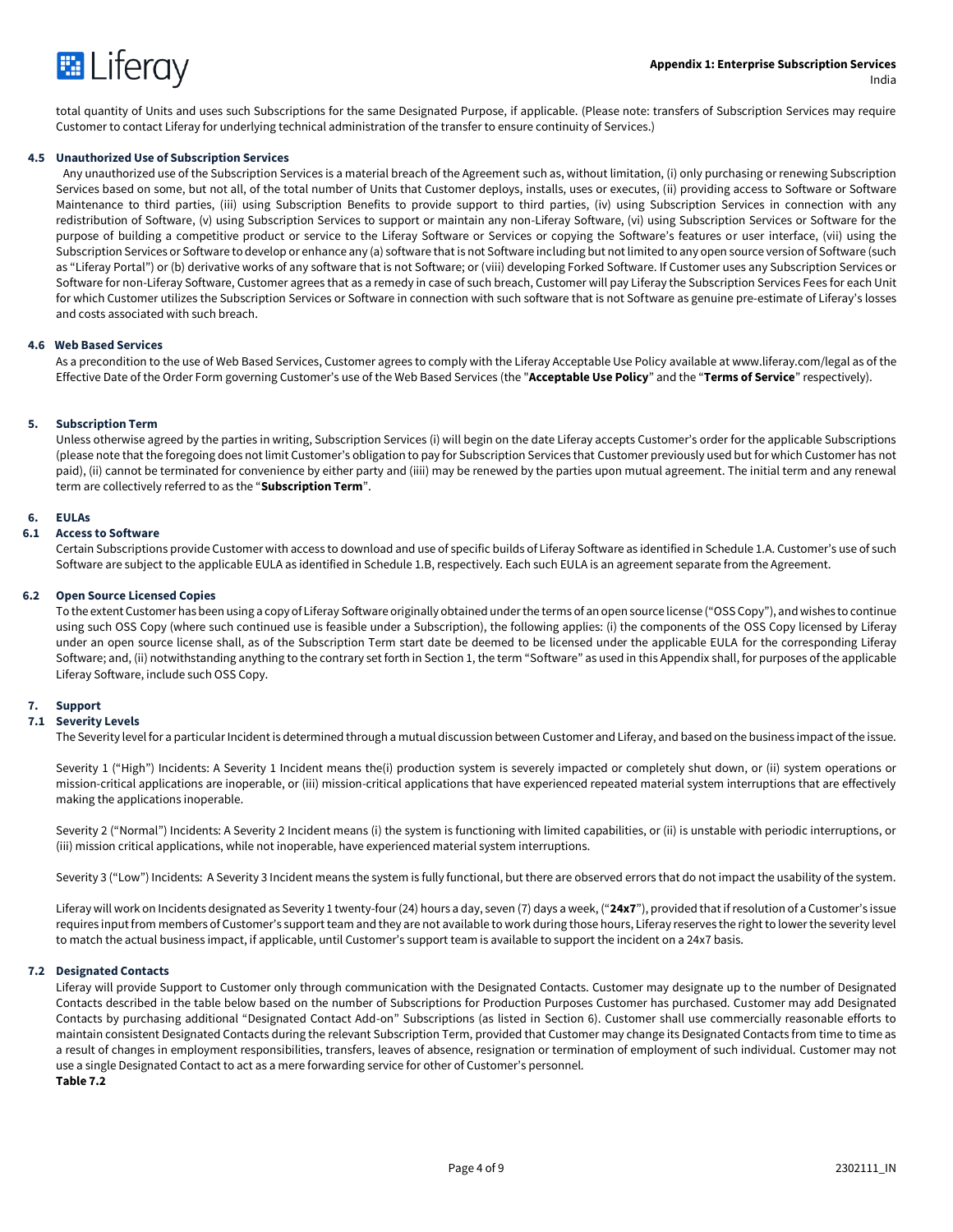

| <b>Number of Subscriptions for Production</b><br><b>Purposes</b> | <b>Designated Contacts for Gold Support Level</b> | <b>Designated Contacts for Platinum Support</b><br>Level |
|------------------------------------------------------------------|---------------------------------------------------|----------------------------------------------------------|
| 1 to 4                                                           | 2                                                 | 3                                                        |
| 5 to 8                                                           | 4                                                 | 6                                                        |
| 9 to 12                                                          | 6                                                 | 9                                                        |
| 13 to 16                                                         | 8                                                 | 12                                                       |
| 17 to 20                                                         | 10                                                | 15                                                       |
| 21 and over                                                      | 12                                                | 18                                                       |

#### **7.3 Acknowledge Receipt Times**

Customer may report Incidents to Liferay in accordance with the contact information listed within Liferay's Customer Portal, currently at [https://www.liferay.com/group/customer/support/contact/world-wide-support.](https://www.liferay.com/group/customer/support/contact/world-wide-support) After Customer has contacted Liferay about an Incident, Liferay will provide an acknowledgement of receipt within the applicable Acknowledge Receipt. Bug fixes will be delivered to Customer's Designated Contacts. As used in this Section, a receipt acknowledgment means a qualified Liferay engineer has been assigned to the Incident and has begun to work to resolve the Incident.

#### **Table 7.3(A) – Platinum Level**

| <b>Severity Level</b> | <b>Acknowledge Receipt Time</b> |
|-----------------------|---------------------------------|
|                       | 1 clock hour                    |
|                       | 2 Business Hours                |
|                       | 1 Business Day                  |

#### **Table 7.3(B) – Gold Level**

| <b>Severity Level</b> | <b>Acknowledge Receipt Time</b> |
|-----------------------|---------------------------------|
|                       | 4 Business Hours                |
|                       | 1 Business Day                  |
|                       | 2 Business Days                 |

#### **7.4 Support Exclusions**

Liferay is not obligated to provide Support in the following situations:

- i. Software has been modified, changed, damaged by Customer in any way, except as provided in the applicable Documentation or otherwise as directed by or under agreement with Liferay, with or without malicious intent;
- ii. the Incident is caused by Customer's negligence, malicious intent, hardware malfunction, or other causes beyond the reasonable control of Liferay;
- iii. the Incident is caused by Third-Party Software, unless the Third-Party Software causes the Software to not substantially conform to the Documentation; iv. Customer has been previously provided a fix for an Incident reported to Liferay and where Customer has not installed such fix within forty-five (45) days after its being given to Customer;
- v. the deployment environment is not approved or supported by Liferay, as identified at [www.liferay.com/services/support/compatibility-matrix;](http://www.liferay.com/services/support/compatibility-matrix) and/or
- vi. Liferay has discontinued Services for the version of the Software in accordance with the EOSL Policy.

Notwithstanding the above, Liferay may nevertheless, but is not obligated to, provide Support to Customer in the above cases (i)-(vi).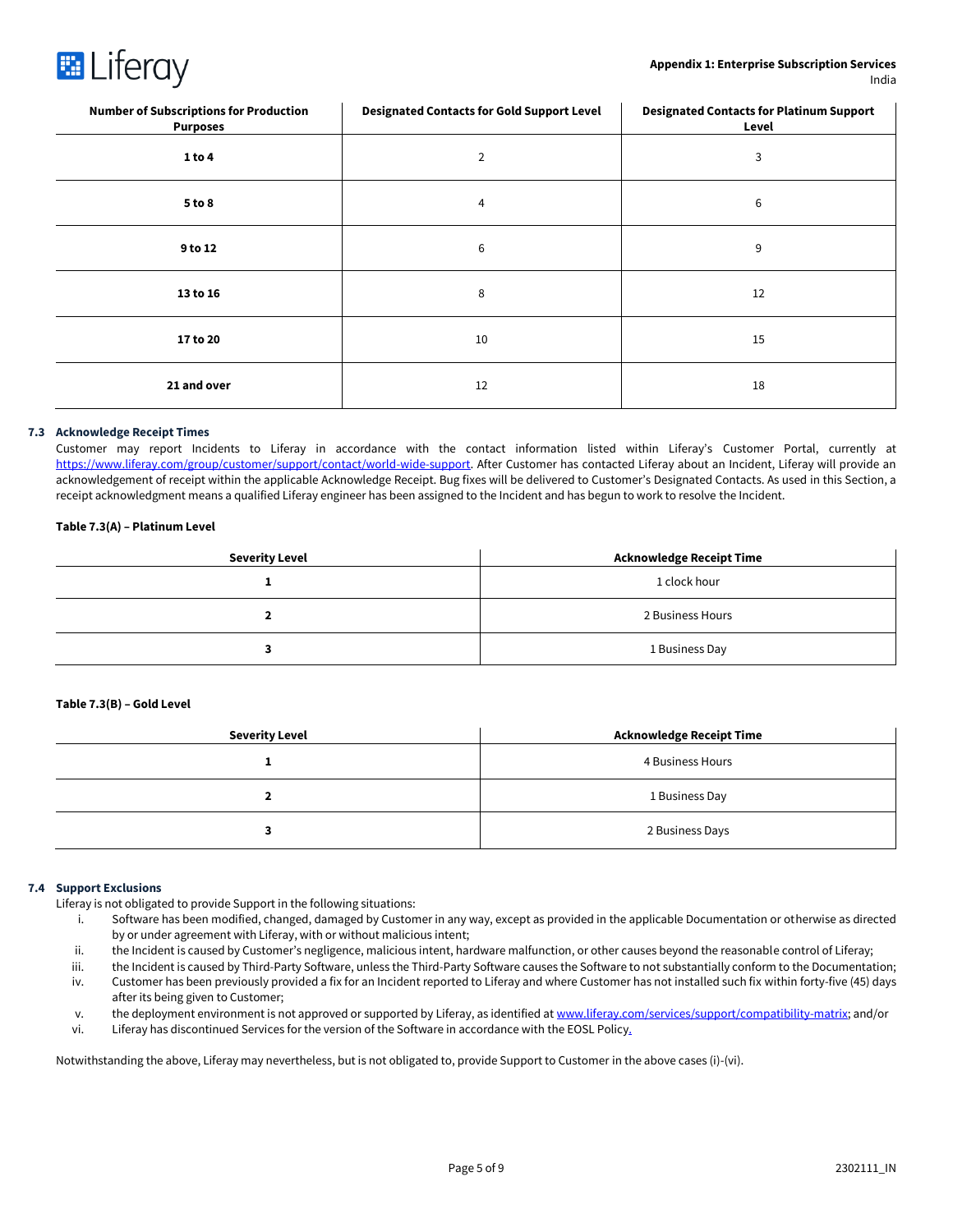

#### **7.5 Conditions for Providing Support**

Prior to logging an Incident with Liferay, Customer will use commercially reasonable efforts to diagnose the nature of the Incident to ensure that it is resident in the Software and not a third-party application or component. During the collaborative initial phase of reporting an Incident, Customer will reciprocate a reasonable level of time and resources in accordance with the severity of Incident. Customer acknowledges that Liferay's ability to perform certain aspects of Support may be conditioned upon access to and completeness of certain of Customer's information as reasonably requested by Liferay. Such information may include, but is not limited to, the type of hardware Customer is using, a description of the Incident for which Customer seeks Support, and any other additional software Customer is using.

#### **8. Legal Assurance Program**

This Section 8 describes the Legal Assurance Program ("Program"), which is a set of intellectual property assurances that Liferay offers to Customer as a Subscription Benefit for Assured Software(Subscriptions including Legal Assurance are referred to as "**Eligible Subscriptions**"). The effective date of this Program ("**Program Effective Date**") is the start date of an Eligible Subscription as set forth in an Order Form.

#### **8.1 Assured Software**

This Program covers the Software including any Updates to the extent the relevant Units are covered by an active Eligible Subscription at the time of the Claim (as defined in Section 8.2) or threatened Claim (such Software referred to as "**Assured Software**").

#### **8.2 Intellectual Property Assurances**

#### 8.2.1. **Obligations**

If an unaffiliated third party initiates a legal action against Customer (such action, a "Legal Action") and the Legal Action includes an allegation that Customer's use of Assured Software directly infringes the third party's copyrights, patents or trademarks, or misappropriates the third party's trade secret rights (such allegation within a Legal Action, a "Claim") and Customer has complied with and remains in compliance with the terms of this Program, then, subject to the other terms in this Program, Liferay will (i) defend Customer against the Claim and (ii) pay costs, damages and legal fees that are included in a final judgment against Customer (without right of appeal) or in a settlement approved by Liferay, that are attributable to Customer's use of the Assured Software with respect to such alleged or actual infringement.

#### 8.2.2. **Remedies**

If an injunction against Customer's use of the Assured Software is obtained pursuant to a Claim, Customer's use of Assured Software is found by a court to infringe a third party's copyrights, patents or trademarks, or misappropriates the third party's trade secret rights or if Liferay believes that such a finding, injunction or a Claim is likely, then Liferay will, at its expense and option: (i) obtain the rights necessary for Customer to continue to use the Assured Software consistent with the Agreement; and/or (ii) modify the Assured Software so that it is non-infringing; and/or (iii) replace the infringing portion of the Assured Software with non-infringing code of similar functionality (subsections (i), (ii) and (iii) are the "IP Remedies"); provided that if none of the IP Remedies are available on a basis that Liferay finds commercially reasonable, then Liferay may terminate the Agreement and/or the applicable Order Form without further obligations to Customer under this Section 8.2.2 or any other liability for such termination, and, if Customer then returns the Assured Software that is the subject of the Claim, Liferay will refund any prepaid Fees for the Eligible Subscription(s) related to Assured Software based on the time remaining under the applicable Eligible Subscription as of the effective date of such termination. If Customer chooses not to return the Software, Customer shall bear the sole risk of any costs, damages and/or attorney's fees arising from Customer's continued use of the Assured Software following Customer's receipt of Liferay's termination notice, and shall indemnify and hold Liferay harmless from such costs, damages and/or attorney's fees.

#### 8.2.3. **Conditions**

As conditions precedent to Liferay's obligations to Customer under this Section 8.2, Customer must comply with the following conditions: Customer must (i) be current in the payment of all applicable Fees prior to a Claim or threatened Claim; and remain current in such payments throughout the term of the Program, (ii) notify Liferay promptly, but in no event later than ten (10) days of receipt of any Claim; (iii) provide Liferay with the right to control and conduct the defense of the Legal Action (to the extent the Legal Action is related to the Claim) with counsel of its choice and to settle such Claim at Liferay's sole discretion; (iv) not assert or have asserted or have encouraged or assist any third party to assert, against Liferay or any of its Affiliates, customers or Business Partners, any claim that Liferay or a Liferay product infringes copyrights, patents or trademarks, or misappropriates trade secret rights and (v) cooperate with Liferay in the defense of the Claim.

#### 8.2.4. **Exclusions**

Notwithstanding the foregoing, Liferay will have no obligations under Section 8.2 with regard to any Claim to the extent that it is based upon either (i) a modification of Assured Software not made by, or at the written direction of, Liferay; (ii) Liferay's compliance with any designs, specifications or instructions provided by Customer; (iii) use of the Assured Software in combination with a product, process, step, structure, data or business methods not provided by Liferay, if the infringement or misappropriation would not have occurred without the combined use; (iv) facts or circumstances constituting a breach of the Agreement; (v) use of the Covered Software without an IP Remedy for such Claim after Liferay has informed Customer of the availability of the IP Remedy for the Claim ; (vi) any use of the Assured Software by Customer other than for Customer's internal use (Customer's own internal use does not include, for example, providing third party use or access to ABIs, APIs or binaries of the Assured Software, or similar uses or making, offering to sell, selling, distributing and/or importing products that include Assured Software); (vii) use by Customer after notice by Liferay to discontinue use of all or a portion of the Assured Software to avoid infringement or misappropriation; (viii) a claim or lawsuit by Customer against a third party (or results from or arises out of such claim or lawsuit); or (ix) allegations associated with software, technology, products or other subject matter other than Assured Software (including, but not limited to allegations associated with the Legal Action other than the Claim, including any allegations that remain after the Claim is resolved), and Customer assumes full responsibility for fees, costs and damages associated with defending, settling and/or paying any resulting judgment or settlement in connection with software, technology or products that are not Assured Software.

#### **8.3 Term**

The term of this Program will begin on the Program Effective Date and will terminate upon the expiration or termination of Customer's last active Eligible Subscription, provided that if Liferay updates or amends the Program, (i) this Program will apply only until the end of the then current Subscription Term for any active Eligible Subscriptions and (ii) Customer will have the opportunity, in Customer's sole discretion, to participate in the updated or amended Program for any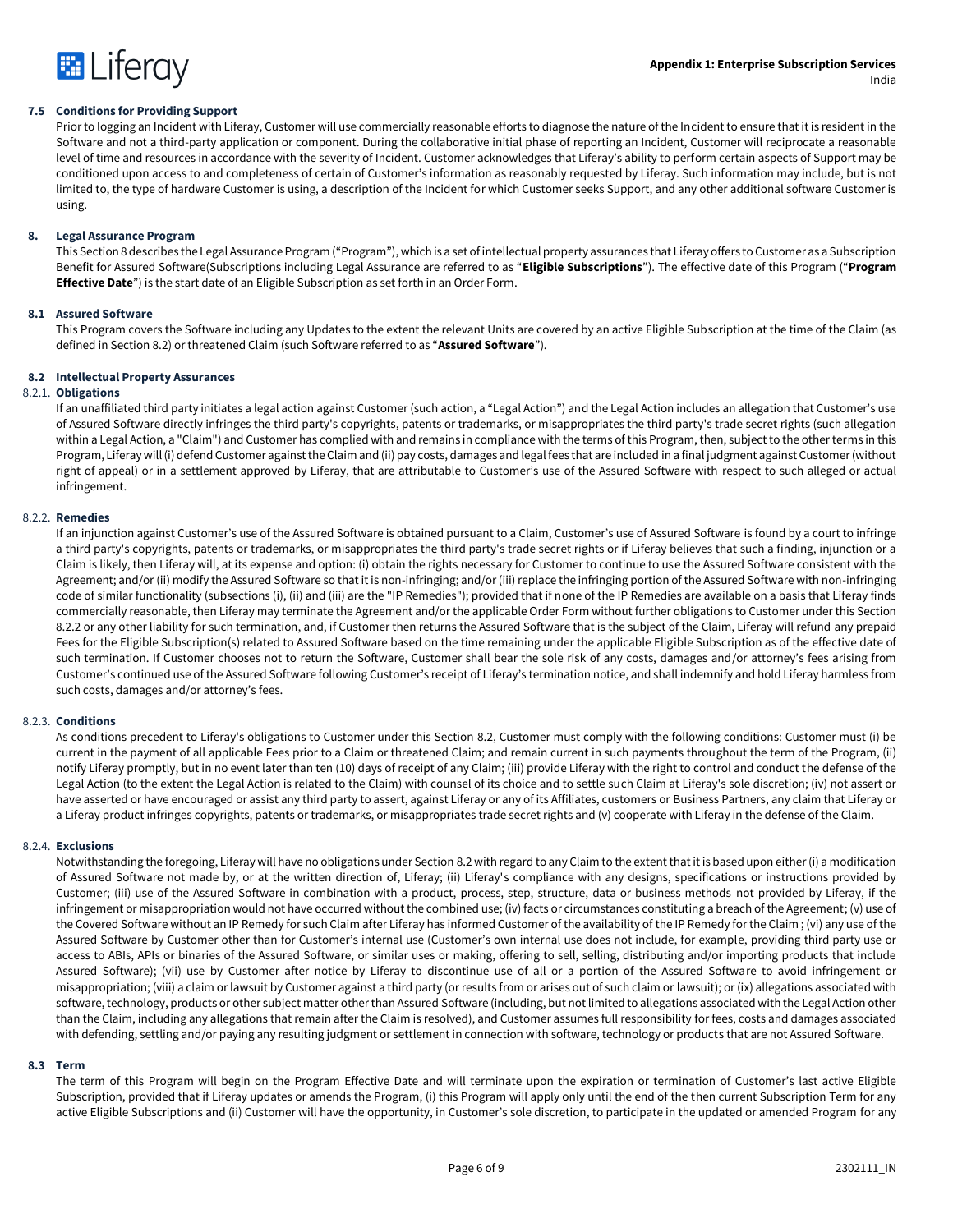

additional Eligible Subscriptions or renewal terms of existing Eligible Subscriptions. If this Program expires or is terminated for any reason, Sections 8.1 and 8.3 through 8.5 will survive termination.

#### **8.4 Liability**

- 8.4.1. Liferay will not be obligated to pay any amounts in connection with a Claim related to any period of time during which Customer does not have active and fullypaid Eligible Subscriptions related to the Assured Software. Liferay will have no obligation to Customer under this Program if, as of the Program Effective Date, Customer had received notice of allegations of infringement or are had engaged in litigation concerning the subject matter of what would otherwise be a Claim under this Program or with respect to a product substantially similar to the Assured Software. If the Legal Action includes a claim that both Assured Software and non-Assured Software infringe, then Customer will be responsible for a proportional share of common fees and costs in defending such claim based on the relative proportion of Assured Software and non-Assured Software.
- 8.4.2. IT IS LIFERAY'S INTENT TO PROVIDE CUSTOMER A SET OF PROTECTIONS UNDER THIS PROGRAM RELATED TO CLAIMS (AS DEFINED IN SECTION 8.2 ABOVE). IT IS NOT LIFERAY'S INTENT TO EXPAND LIFERAY'S TOTAL LIABILITY TO CUSTOMER IN EXCESS OF THE LIABILITY LIMITATIONS, EXCLUSIONS AND EXCEPTIONS SET FORTH UNDER THE BASE AGREEMENT.
- 8.4.3. No express or implied warranties by Liferay or its Affiliates are created as a result of this Program. To the maximum extent permitted by law this Program sets forth Customer's exclusive remedies and Liferay's sole obligations for claims arising from or related to copyrights, patents, trademarks, trade secrets or any other intellectual property rights and supersedes any other Liferay obligation related to the subject matter of this Program (including, but not limited to, indemnification, breach of warranty, and/or breach of contract under the Agreement or otherwise and any implied warranty of non-infringement, which is hereby disclaimed). For the avoidance of doubt, the terms of Section 8.2 above shall apply in the place of, and Customer expressly waives any rights, and releases Liferay from any obligations, under the terms of any other warranties or terms relating to intellectual property rights or remedies, including without limitation Legal Assurance terms or conditions that may be included in the Agreement. If there are any other applicable indemnity coverage or remedies available to Customer related to intellectual property infringement, Customer agrees that the total of all benefits payable under all such provisions will not exceed the total damages, costs, and expenses incurred by Customer, and that Liferay will pay only its proportional share of such total damages, costs, and expenses, subject to the limitations of liability set forth in the Agreement (including this Program).

#### 8.4.4. **Allocation of Risk**

THIS SECTION 8.4 AND THE OTHER TERMS AND CONDITIONS OF THIS PROGRAM ALLOCATE THE RISKS BETWEEN THE PARTIES WITH RESPECT TO THE SUBJECT MATTER OF THIS PROGRAM. THIS ALLOCATION IS AN INTRINSIC PART AND THE BASIS OF THE BARGAIN BETWEEN THE PARTIES. WITHOUT SUCH ALLOCATION LIFERAY WOULD NOT HAVE ENTERED INTO THIS PROGRAM AND THE AGREEMENT. LIFERAY'S PRICES FOR SUBSCRIPTION SERVICES REFLECT THIS ALLOCATION OF RISKS AND THE DISCLAIMER OF WARRANTIES, EXCLUSIONS AND LIMITATION OF LIABILITY SPECIFIED HEREIN. THE LIMITATIONS, EXCLUSIONS AND DISCLAIMERS CONTAINED IN THIS PROGRAM APPLY, EVEN IF ANY REMEDY (INCLUDING ANY LIMITED OR EXCLUSIVE REMEDY) PROVIDED FOR IN THIS PROGRAM FAILS IN ITS ESSENTIAL PURPOSE.

#### **8.5 Miscellaneous**

- i. This Program is binding on the parties to the Order Form, and nothing in this Program confers upon any other person or entity any right, benefit or remedy of any nature whatsoever.
- ii. By express agreement of the parties and as an intrinsic part of the bargain between the parties if any provision of this Program is held invalid or unenforceable for any reason, this Program will be deemed invalid in its entirety.

#### **9. End of Service Life Policy**

During the Services life cycle of a specific version of Software, the scope of Maintenance and Support evolves and, after a number of years, phases out for older versions of Software. The details of the Services life cycle are set forth in the EOSL Policy. For certain Software, Liferay offers Extended Premium Support as described in Schedule 1.A to extend the Premium Support Phase for a specific version of Software.

#### **10. Web Based Delivery**

Liferay will make available the Software (including any Updates) to Customer for electronic download from Liferay's website. Software (including any Updates) shall be considered delivered by Liferay to Customer when made available for download.

#### **11. Deploying Liferay Software in a Provider's Cloud**

Customer may transfer to and use the Software made available for download as part of the Liferay Subscriptions designated as "Portable" in Schedule 1.A in a third party's ("**Provider**") hosted computing infrastructure of shared resources that provides Virtual CPUs to Customer on-demand ("**Cloud**"). As a pre-condition for such transfer, Customer must complete the registration form within the Liferay Customer Portal at www.liferay.com/group/customer/forms/cloud-registration. All terms and conditions set forth in the Agreement or in the applicable EULA concerning the Subscription Services and the relevant Software apply to the use of such Services and Software in the Provider's Cloud, except that certain software components or functionality of the Software contained in the Subscriptions may not be available or supported when used in the Provider's Cloud. Customer agrees that the total number of Units of the Liferay Subscriptions that Customer is entitled to deploy, install, use, or execute in accordance with the Order Form or purchase order is not increased due to this permission to transfer and use the Liferay Software in the Provider's Cloud.

Liferay is not a party to Customer's agreement with the Provider and is not responsible for providing access to or support for a Provider's Cloud or any other obligations of Provider under such separate agreement. Fees for Subscription Services do not include any Provider Cloud services.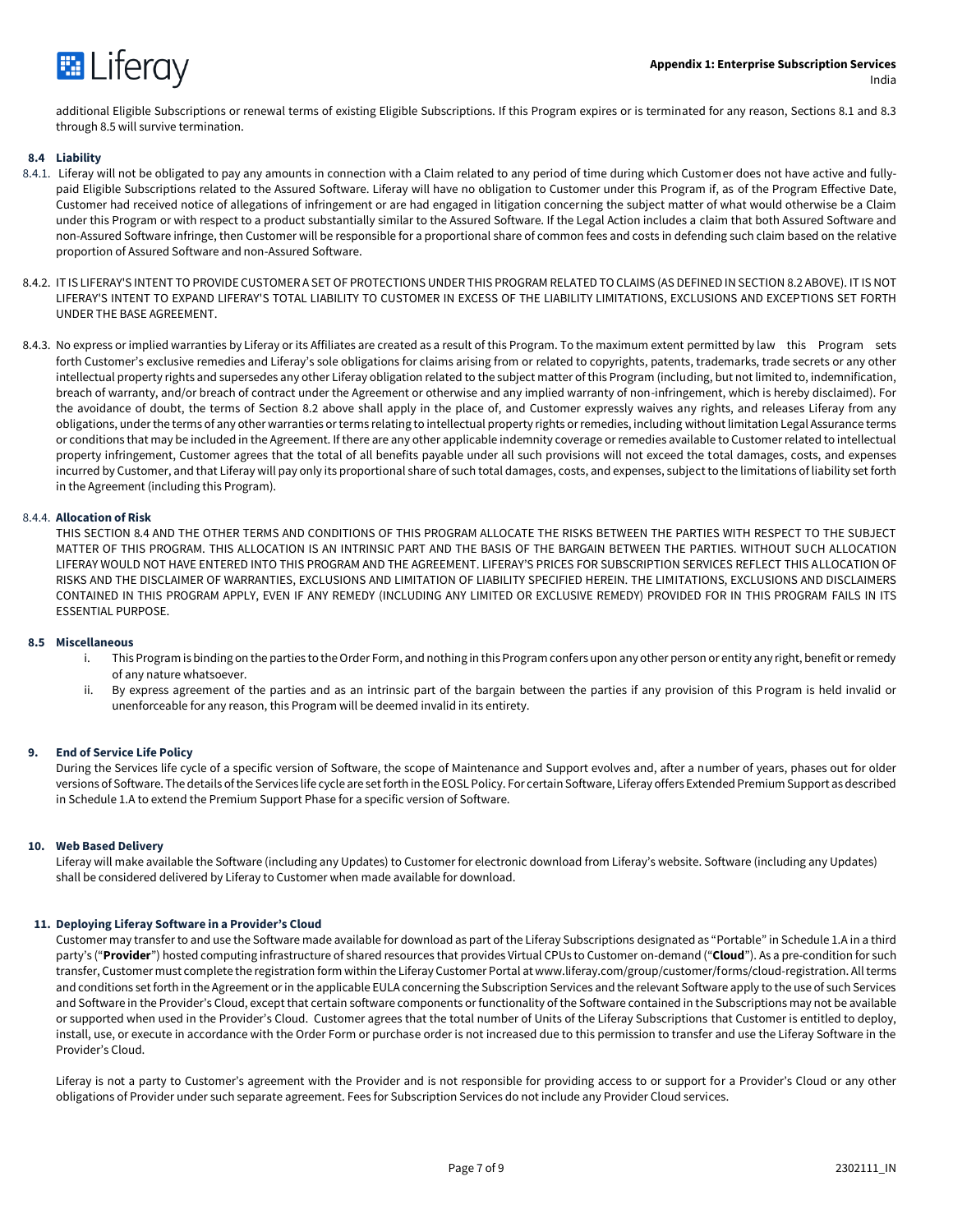## **E** Liferay **SCHEDULE 1.A**

| <b>Name</b>                                            | <b>Unit</b> | <b>Licensed Software</b>                                                                   | <b>Customer</b><br><b>Portal Access</b> | <b>Maintenance</b> | <b>Support</b> | Legal<br><b>Assurance</b> | <b>Portable</b> |
|--------------------------------------------------------|-------------|--------------------------------------------------------------------------------------------|-----------------------------------------|--------------------|----------------|---------------------------|-----------------|
|                                                        |             |                                                                                            | <b>Enterprise Subscriptions</b>         |                    |                |                           |                 |
| <b>Liferay DXP</b><br><b>Subscriptions</b>             | Instance    | Liferay DXP;<br>Free Liferay Subscription Apps;<br>and<br>Workstation/Client-side software | Yes                                     | Yes                | Yes            | Yes                       | Yes             |
| <b>Liferay Commerce</b><br><b>Subscriptions</b>        | Instance    | Liferay Commerce                                                                           | Yes                                     | Yes                | Yes            | Yes                       | Yes             |
| <b>Liferay Analytics Cloud</b><br><b>Subscriptions</b> | Plan        | N/A                                                                                        | Yes                                     | $\star$            | Yes            | N/A                       | N/A             |
| Liferay Enterprise Search<br><b>Subscriptions</b>      | Instance    | Liferay Enterprise Search                                                                  | Yes                                     | Yes                | Yes            | No                        | Yes             |
| Liferay Paid Apps** Add-<br>On Subscription***         | Instance    | Liferay Paid App, as applicable                                                            | Yes                                     | Yes                | Yes            | Yes                       | Yes             |
| <b>Commerce Software Add-</b><br>On Subscription***    | Instance    | Applicable add-on software                                                                 | N/A                                     | Yes                | Yes            | Yes                       | <b>Yes</b>      |

| Supplemental Subscriptions <sup>†</sup>       |                             |                                                                                                                                                                                                                                                                                                                                                                                                                                                                                                                         |
|-----------------------------------------------|-----------------------------|-------------------------------------------------------------------------------------------------------------------------------------------------------------------------------------------------------------------------------------------------------------------------------------------------------------------------------------------------------------------------------------------------------------------------------------------------------------------------------------------------------------------------|
| Name                                          | Unit                        | <b>Description</b>                                                                                                                                                                                                                                                                                                                                                                                                                                                                                                      |
| <b>Additional Named</b><br><b>Individuals</b> | Named<br><b>Individuals</b> | Adds additional Named Individuals to a Liferay Analytics Cloud Subscription Plan.                                                                                                                                                                                                                                                                                                                                                                                                                                       |
| <b>Additional Page Views</b>                  | Page Views                  | Adds additional Page Views to a Liferay Analytics Cloud Subscription Plan.                                                                                                                                                                                                                                                                                                                                                                                                                                              |
| <b>Additional Designated</b><br>Contact       | Designated<br>Contact       | Adds additional Designated Contact to Customer's account.                                                                                                                                                                                                                                                                                                                                                                                                                                                               |
| <b>Extended Premium</b><br>Support (EPS)      | Customer<br>Application     | Applies the benefits associated with the Premium Support Phase for Maintenance and Support during the Limited<br>Support Phase and beyond, as defined in the EOSL Policy, for the applicable Subscription offering and for the<br>Subscription Term specified in an Order Form.<br>$\blacksquare$ . The contract of the contract of the contract of the contract of the contract of the contract of the contract of the contract of the contract of the contract of the contract of the contract of the contract of the |

EPS, if purchased, must be purchased for all Subscription Units applicable to a Customer Application.

\* Liferay intends to periodically update, upgrade, backup, improve and/or discontinue certain functionality associated with LAC and Customer's user experience. As a result, LAC may be substantially modified. Liferay reserves the right at any time to change and/or discontinue any or all of LAC (including the underlying platforms and application programming interfaces ("APIs") and/or application binary interfaces ("ABIs") which may inhibit Customer's ability to use existing applications. Liferay will use reasonable efforts to provide advance notice of material changes to LAC on the applicable LAC Services website.

\*\* Liferay Paid Apps are available through the Liferay Marketplace (https://web.liferay.com/marketplace).

\*\*\* The applicable Support Services Level for Add-On Subscriptions is the same as the underlying Subscription.

† Subscriptions designated as "Supplemental" require the purchase of an applicable underlying Subscription.

Where Sizing is applicable to a Subscription and specified in an Order Form, the number of Cores or vCPUs accessible by each Instance is as described in the following table:

| <b>Sizing</b> | Number of Cores or vCPUs that will be accessible by each Instance |  |
|---------------|-------------------------------------------------------------------|--|
|               | Up to eight (8)                                                   |  |
|               | Up to twelve (12)                                                 |  |
|               | Up to sixteen (16)                                                |  |
|               | Seventeen (17) or more                                            |  |

Where applicable, the Pricing for each Plan is defined by the maximum number of Named Individuals and maximum number of Page Views as set forth in the Table below:

| Plan              | <b>Max. Number of Named Individuals</b> | Max. Number of Page Views |  |
|-------------------|-----------------------------------------|---------------------------|--|
| <b>Business</b>   | 10.000                                  | 5.000.000                 |  |
| <b>Enterprise</b> | 100,000                                 | 60,000,000                |  |

Customer may incrementally expand the allotment of a Plan by purchasing applicable Supplemental Subscriptions.